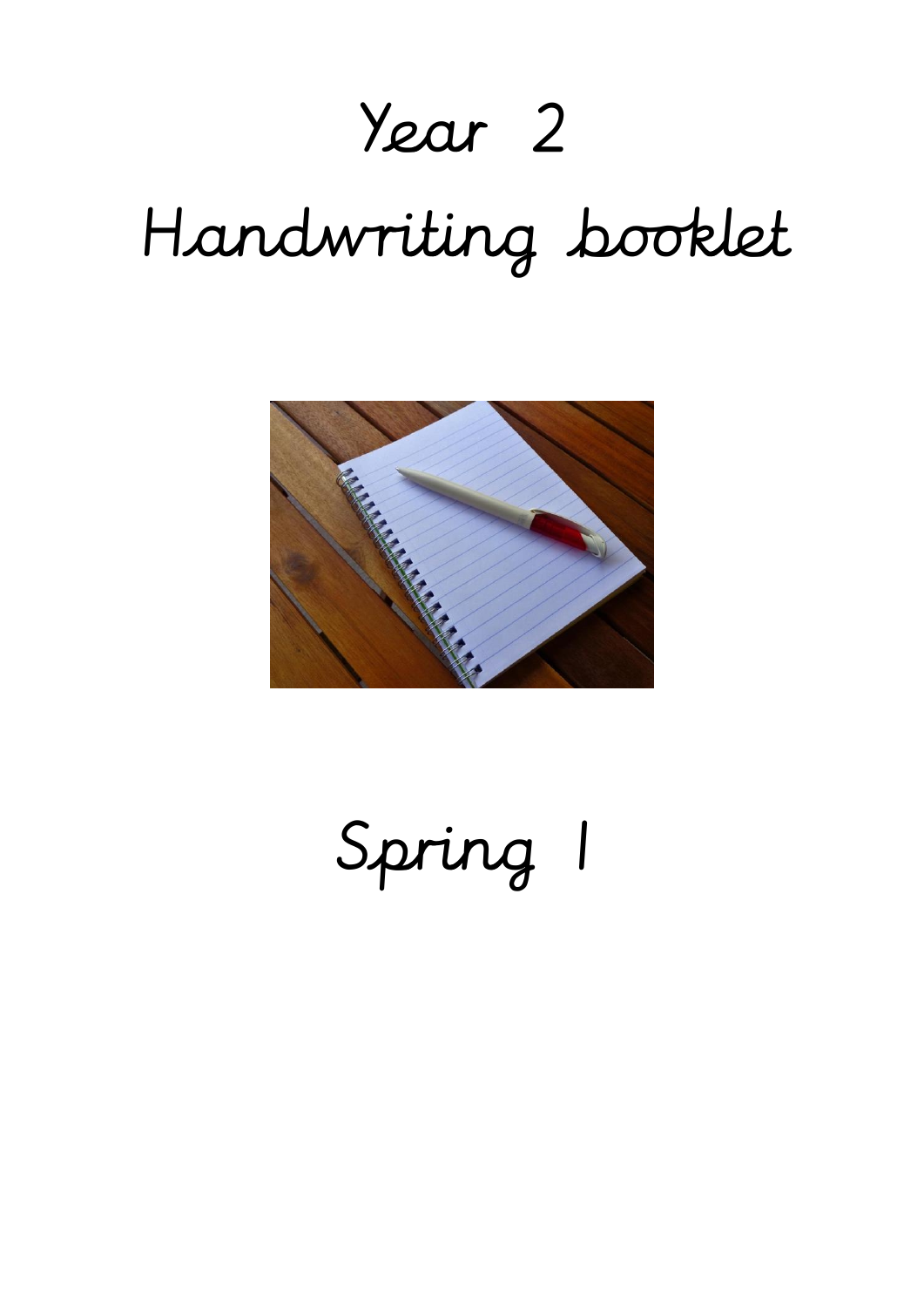#### Week | Spring | At school

The l or le sound spelt el at the end of words el el el el el el el el el el el el camel tunnel squirrel travel towel tinsel camel tunnel squirrel travel t*o*wel tinsel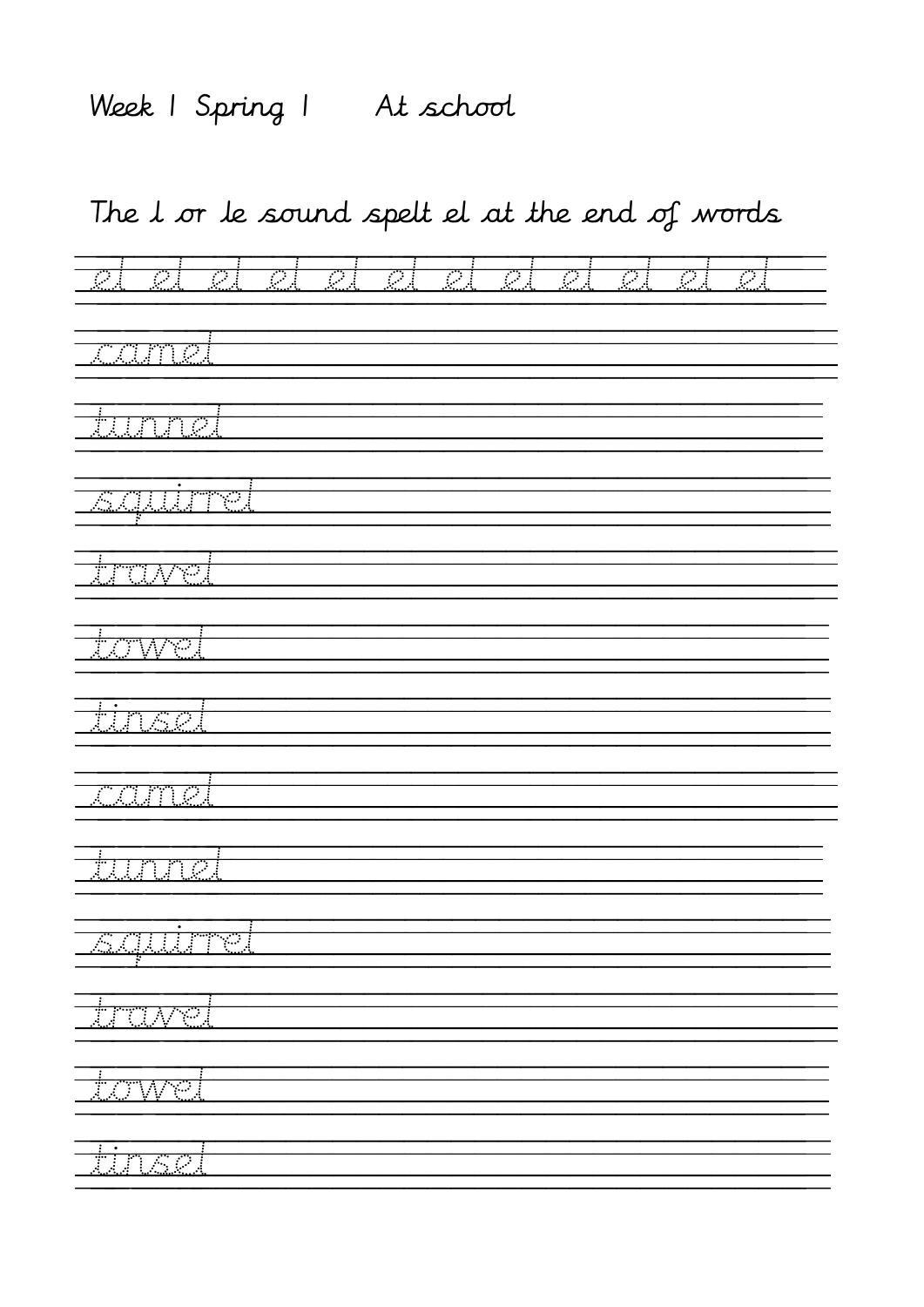# Week 1 Spring 1 At home

The l or le sound spelt el at the end of words el el el el el el el el el el el el camel tunnel squirrel travel towel tinsel camel tunnel squirrel travel towel tinsel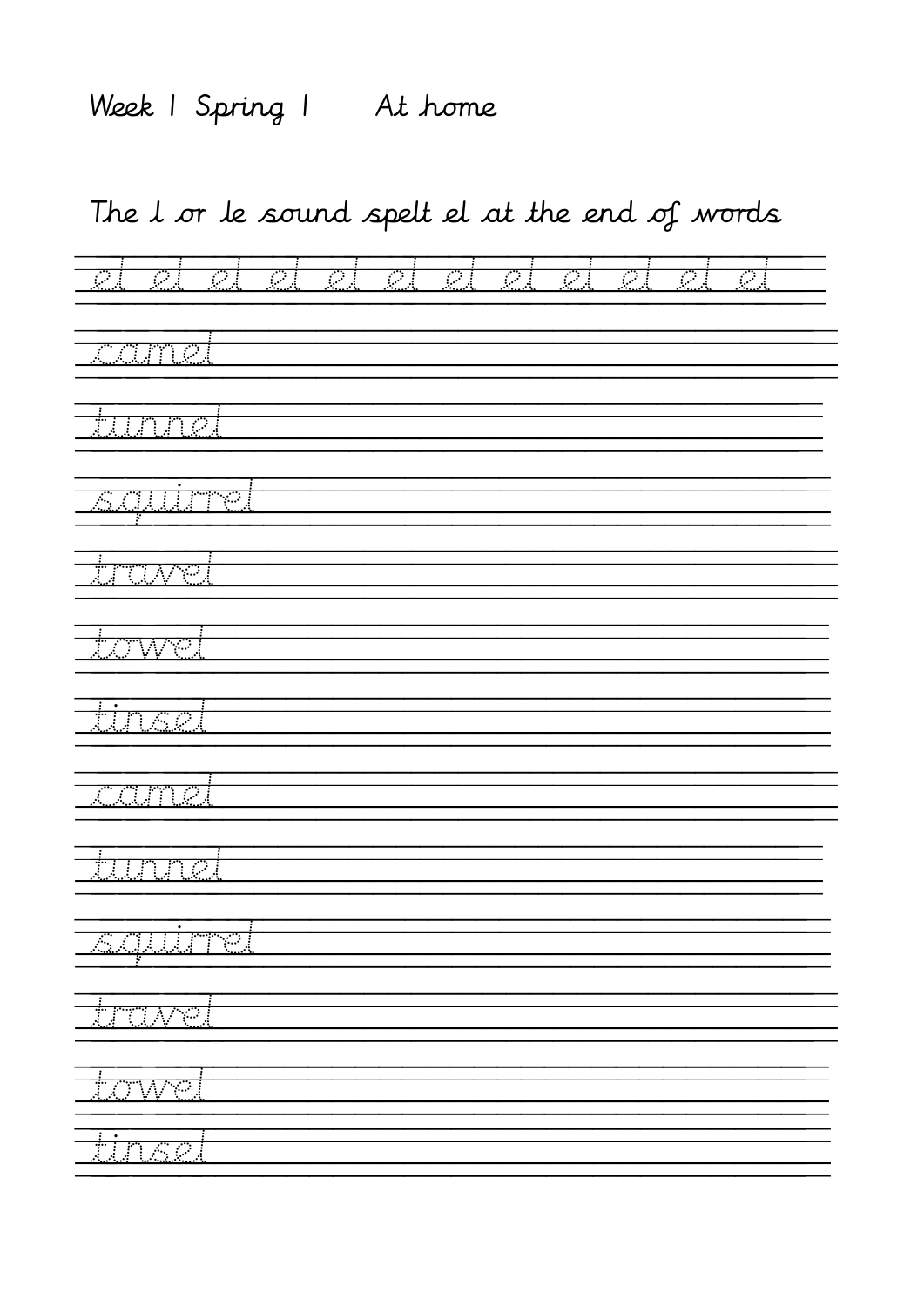#### Week 2 Spring 1 At school

The l or le sound spelt al at the end of words

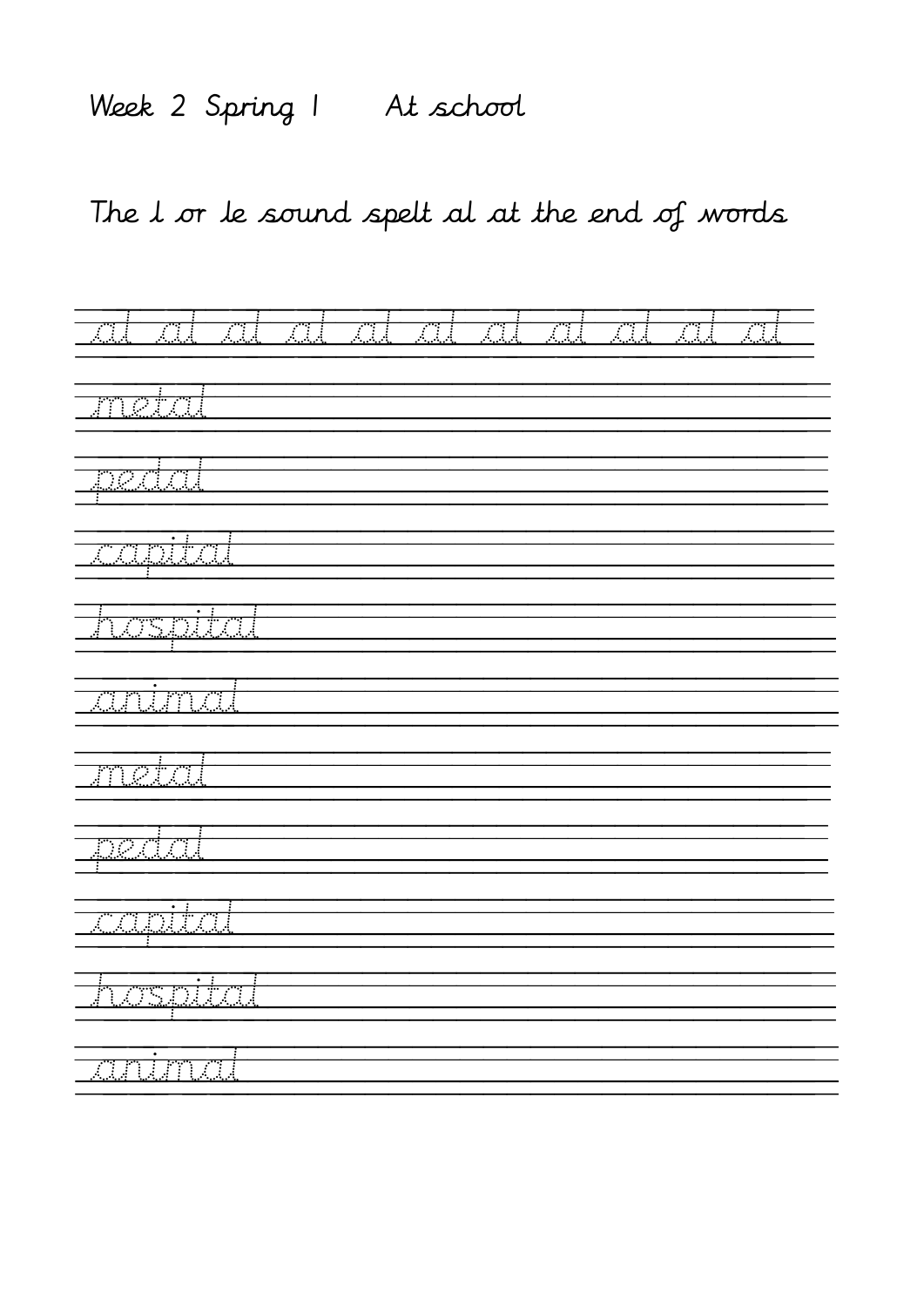#### Week 2 Spring 1 At home

The l or le sound spelt al at the end of words

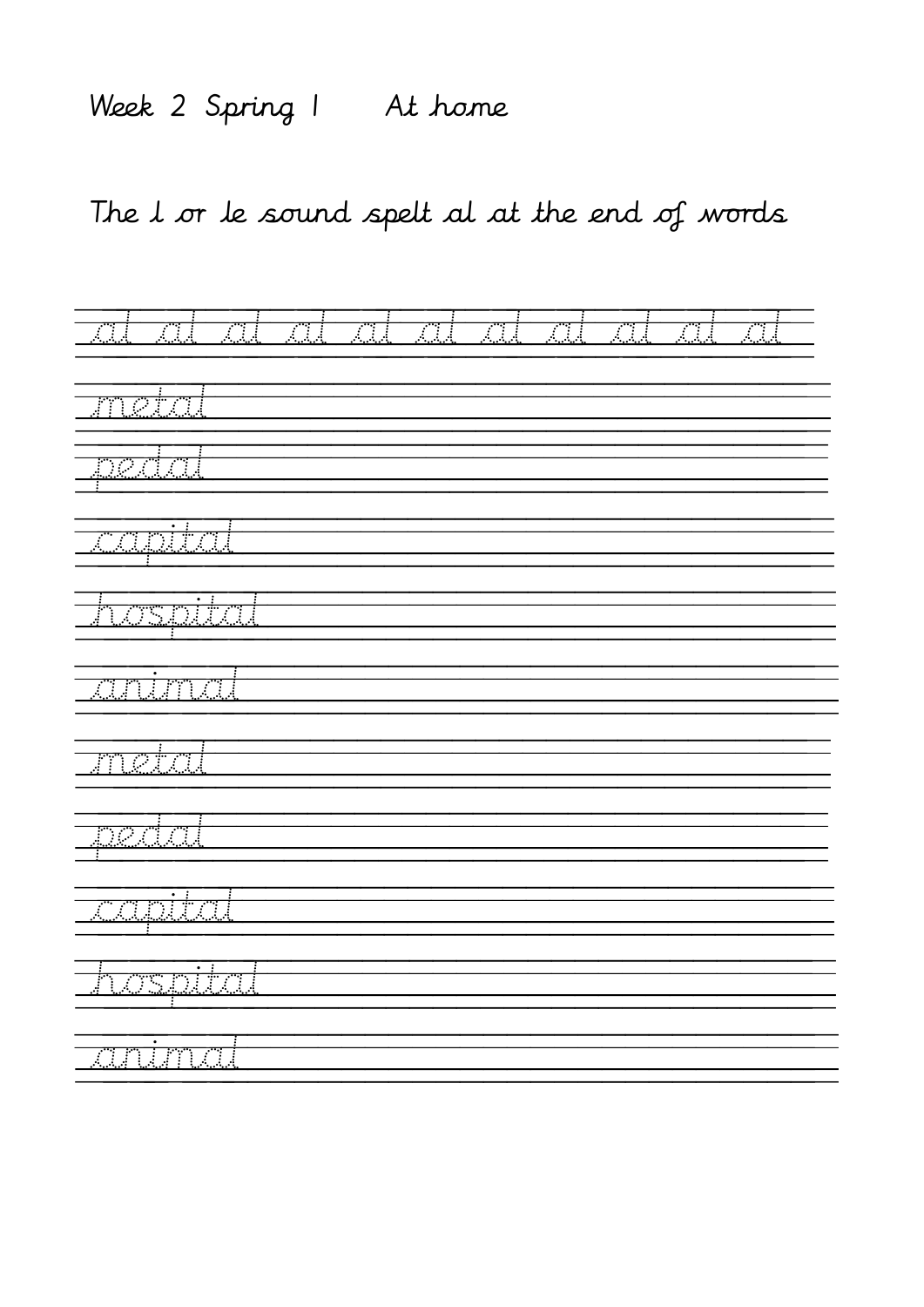# Week 3 Spring 1 At school

# The ai sound spelt y at the end of words

|                      |                        | $\overline{\phantom{a}}$ | $\mathcal{A}_{\mathcal{A}}$<br><b>SAMPLE</b> | 77 | $\mathcal{L}(\mathcal{L})$ | $\mathcal{A}_{\mathcal{A}}$<br>$\mathcal{L}$ | $\mathcal{A}$<br>77 | $\sim$ 1 | - 7 | 11<br>49 | 11<br>77 |  |
|----------------------|------------------------|--------------------------|----------------------------------------------|----|----------------------------|----------------------------------------------|---------------------|----------|-----|----------|----------|--|
| <u>anu</u>           | 77                     |                          |                                              |    |                            |                                              |                     |          |     |          |          |  |
| $\frac{\sqrt{2}}{2}$ |                        |                          |                                              |    |                            |                                              |                     |          |     |          |          |  |
| ZUTU.                |                        |                          |                                              |    |                            |                                              |                     |          |     |          |          |  |
| <u>Ting</u>          | - 77                   |                          |                                              |    |                            |                                              |                     |          |     |          |          |  |
|                      | <u>repul</u><br>$\tau$ | 77                       |                                              |    |                            |                                              |                     |          |     |          |          |  |
|                      | 九边边<br>77              |                          |                                              |    |                            |                                              |                     |          |     |          |          |  |
| <u>aanu</u>          | 77                     |                          |                                              |    |                            |                                              |                     |          |     |          |          |  |
| $\frac{\pi}{2}$      | 77                     |                          |                                              |    |                            |                                              |                     |          |     |          |          |  |
| <u>zdru.</u>         | $\mathbb{Z}^2$         |                          |                                              |    |                            |                                              |                     |          |     |          |          |  |
| <u>TTI</u><br>Ť      | - 77                   |                          |                                              |    |                            |                                              |                     |          |     |          |          |  |
|                      | <u>reblij</u><br>ः     | 77                       |                                              |    |                            |                                              |                     |          |     |          |          |  |
|                      | <u>Juuq</u><br>77      |                          |                                              |    |                            |                                              |                     |          |     |          |          |  |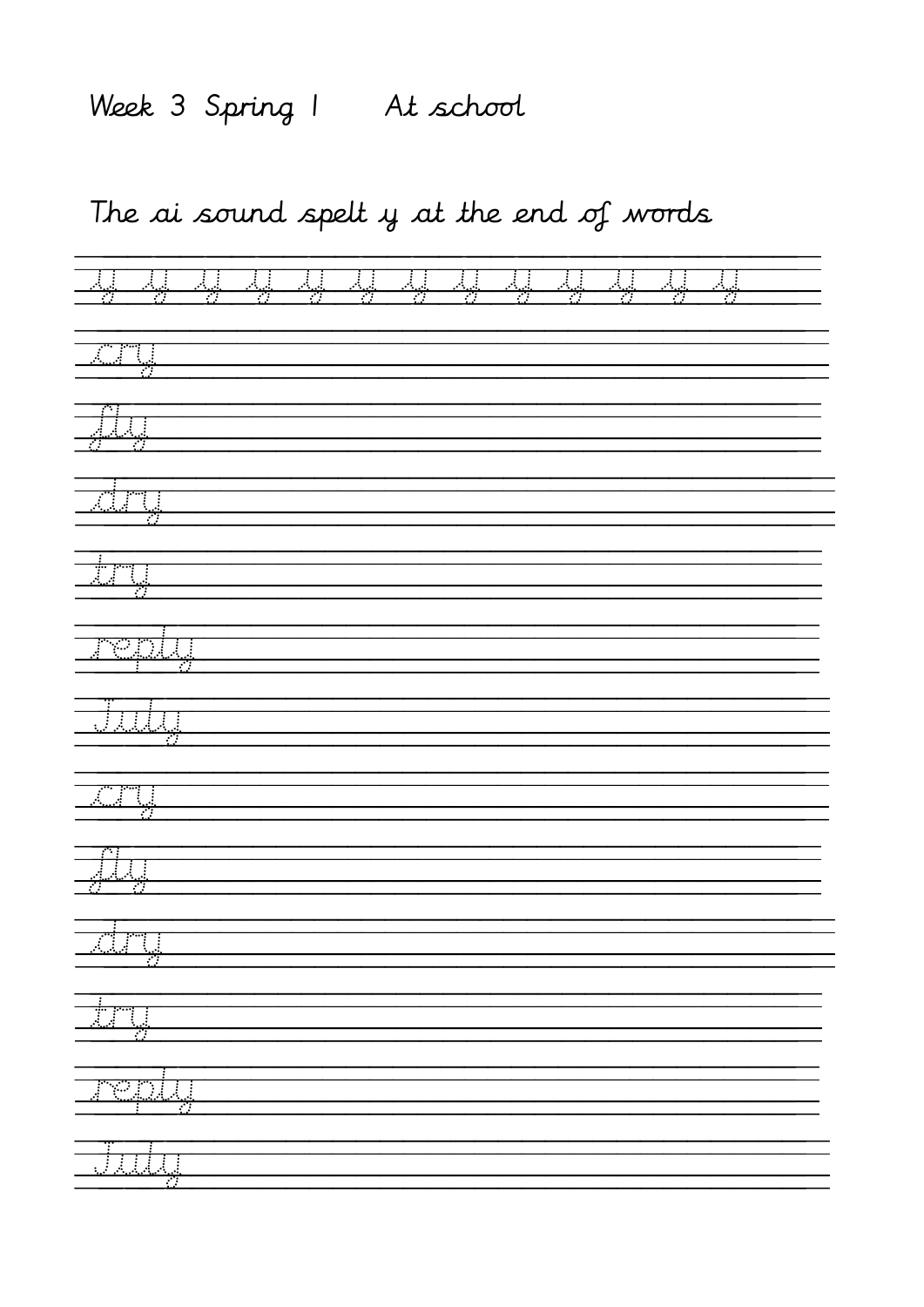# Week 3 Spring 1 At home

# The ai sound spelt y at the end of words

|                               |                                                                                                                       | 77 | Ĵ.<br>77 | 77 | 77 | $\mathcal{L}$<br>77 | $\mathcal{L}(\mathcal{I})$<br>77 | Ă. | j,<br>77 | 77 | II.<br>रा |
|-------------------------------|-----------------------------------------------------------------------------------------------------------------------|----|----------|----|----|---------------------|----------------------------------|----|----------|----|-----------|
| <u>anti</u>                   | 77                                                                                                                    |    |          |    |    |                     |                                  |    |          |    |           |
| $\overline{\text{III}}$<br>77 | $\Box$ $\vec{v}$                                                                                                      |    |          |    |    |                     |                                  |    |          |    |           |
| 大王王                           | - 77                                                                                                                  |    |          |    |    |                     |                                  |    |          |    |           |
| <u> Tunu</u>                  | <u>a 1999 - Anii 1999 - Anii 1999 - Anii 1999 - Anii 1999 - Anii 1999 - Anii 1999 - Anii 1999 - Anii 1999 - Anii </u> |    |          |    |    |                     |                                  |    |          |    |           |
|                               | <u>redul</u>                                                                                                          | 47 |          |    |    |                     |                                  |    |          |    |           |
|                               | 九边立<br>77                                                                                                             |    |          |    |    |                     |                                  |    |          |    |           |
| <u>anti</u>                   | 77                                                                                                                    |    |          |    |    |                     |                                  |    |          |    |           |
| $\overline{\text{1}}$<br>77   | स्त्रा स                                                                                                              |    |          |    |    |                     |                                  |    |          |    |           |
| <u>zdzītu </u>                | $\mathcal{L}$                                                                                                         |    |          |    |    |                     |                                  |    |          |    |           |
|                               | 型                                                                                                                     |    |          |    |    |                     |                                  |    |          |    |           |
|                               | <u>itelalu</u><br><b>F</b>                                                                                            | 77 |          |    |    |                     |                                  |    |          |    |           |
|                               | <u>Juur</u><br>77                                                                                                     |    |          |    |    |                     |                                  |    |          |    |           |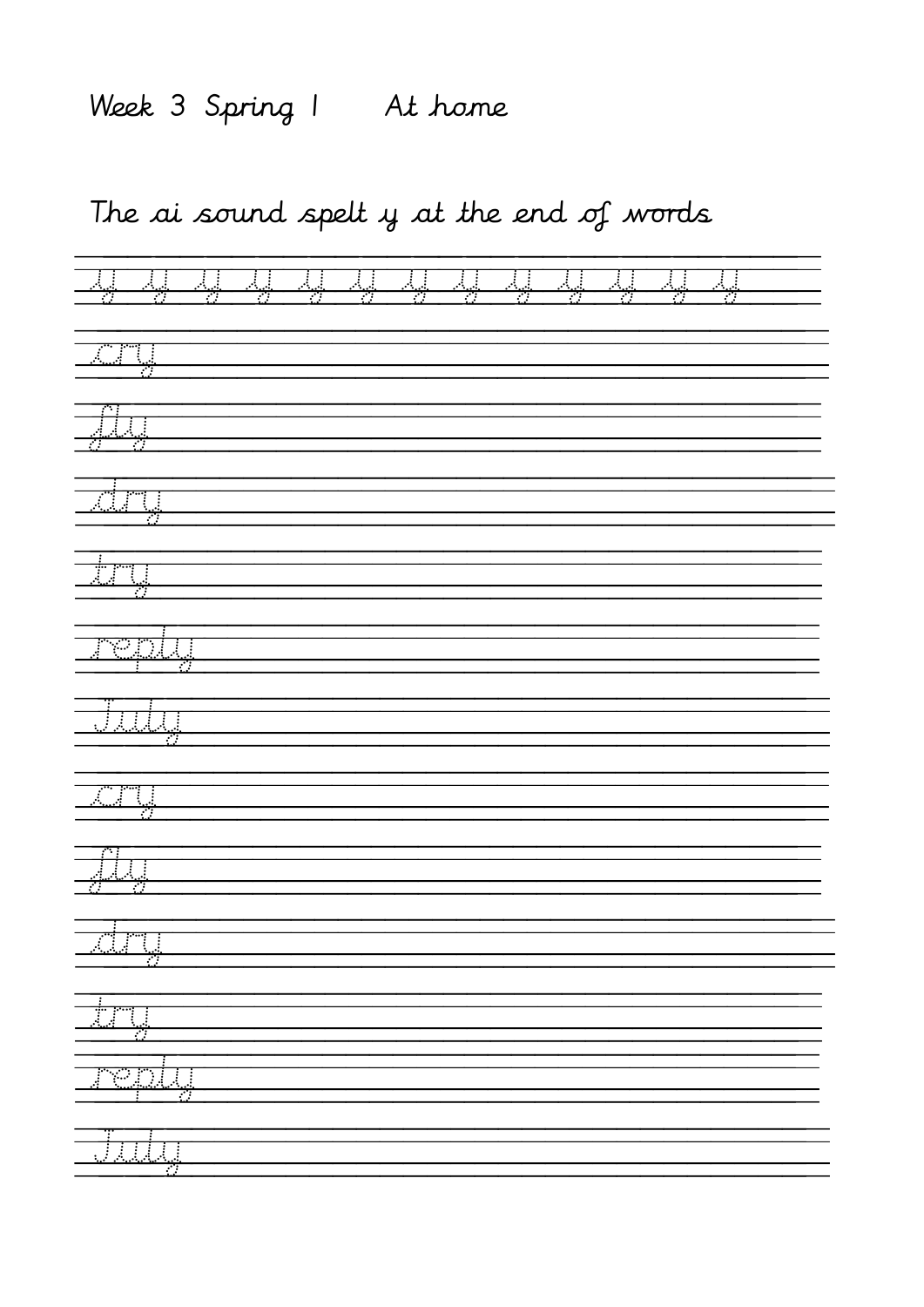Week 4 Spring 1 At school

# Adding es to nouns and verbs ending in y

es es es es es es es es es es flies tries replies copies babies carries flies tries replies copies babies carries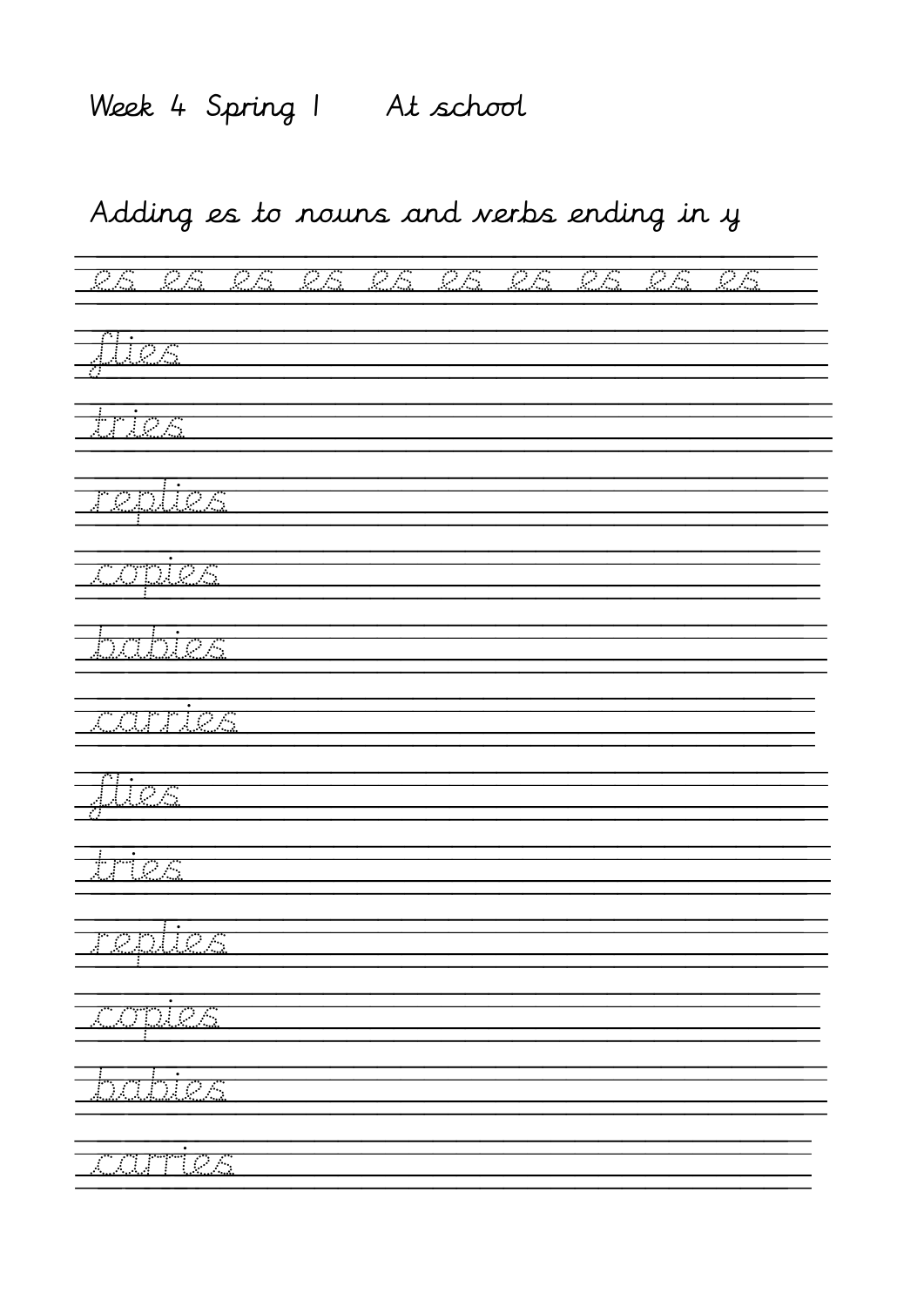Week 4 Spring 1 At home

#### Adding es to nouns and verbs ending in y

es es es es es es es es es es flies tries replies copies babies carries flies tries replies copies babies carries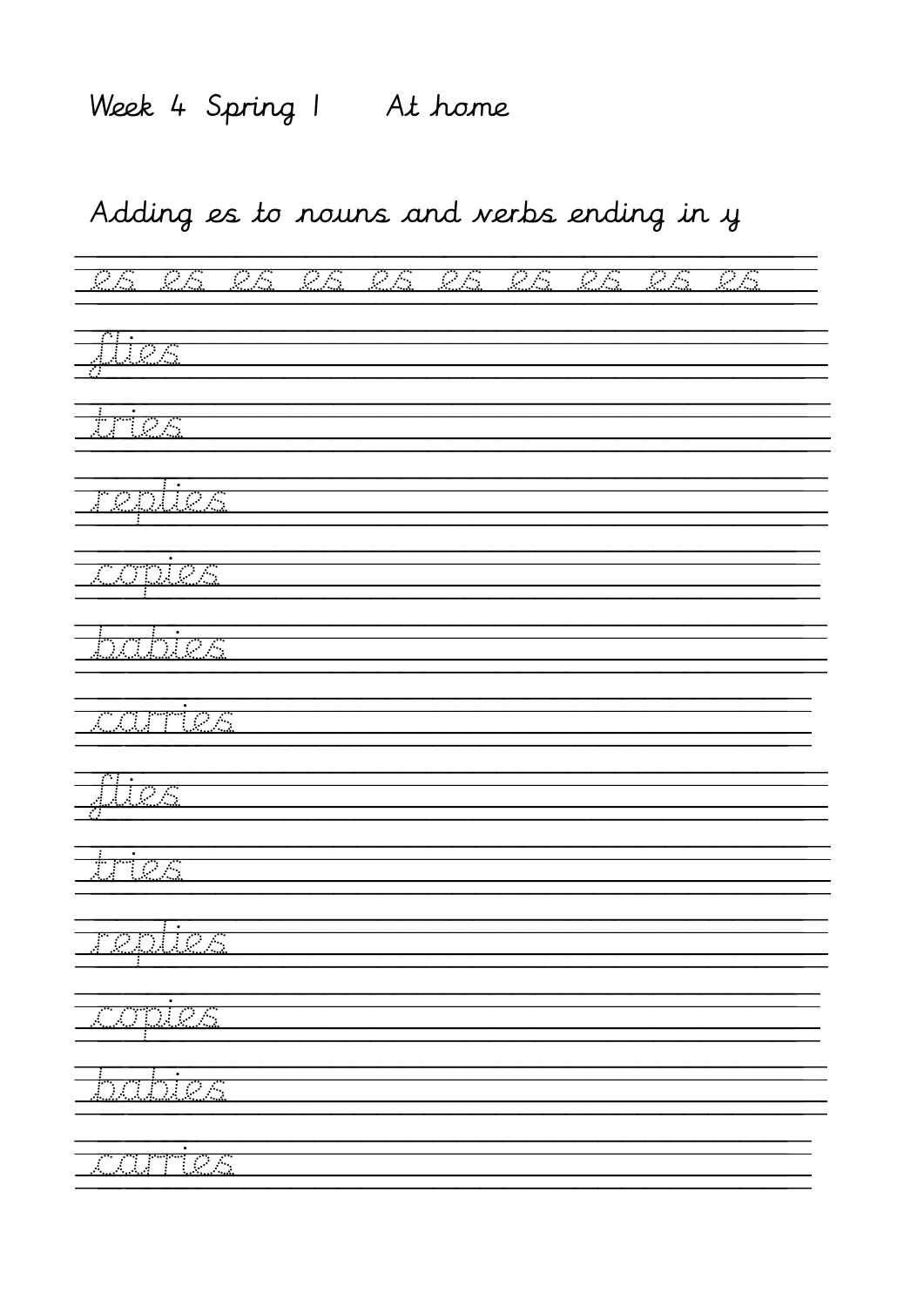# Week 5 Spring 1 At school

## The or sound spelt a before l and ll

| $\overline{\mathcal{L}}$ |
|--------------------------|
| ball                     |
|                          |
| <u>tall</u>              |
| <u> walk</u>             |
|                          |
| <u>talk</u>              |
| <u>xilwaus</u><br>77     |
| <u>all</u>               |
| ball                     |
| $\sqrt{2}$               |
| wak                      |
| $\sqrt{2\pi k}$          |
| <u>alwaus</u>            |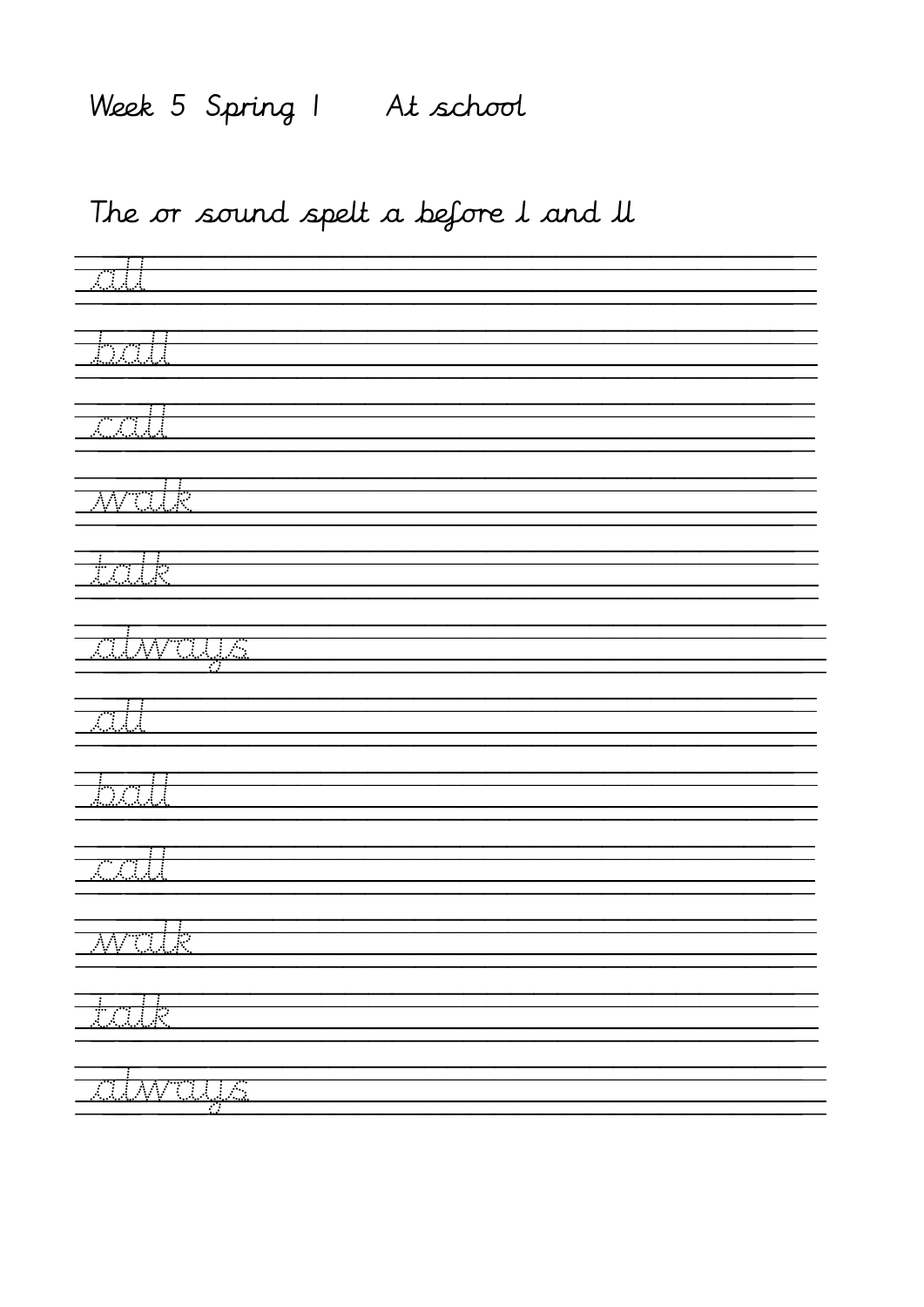# Week 5 Spring 1 At home

## The or sound spelt a before l and ll

| <u>all</u>                  |  |
|-----------------------------|--|
| <u>ball</u>                 |  |
| <u>Tall</u>                 |  |
| wak                         |  |
| <u>Jak</u>                  |  |
| <u>xilwaus</u>              |  |
| 77<br><u>all</u>            |  |
| $\overline{\mathbb{R}}$ ali |  |
| $\sqrt{2}$                  |  |
| walk                        |  |
| <b>Jalk</b>                 |  |
| <u>always</u><br>ਨਾ         |  |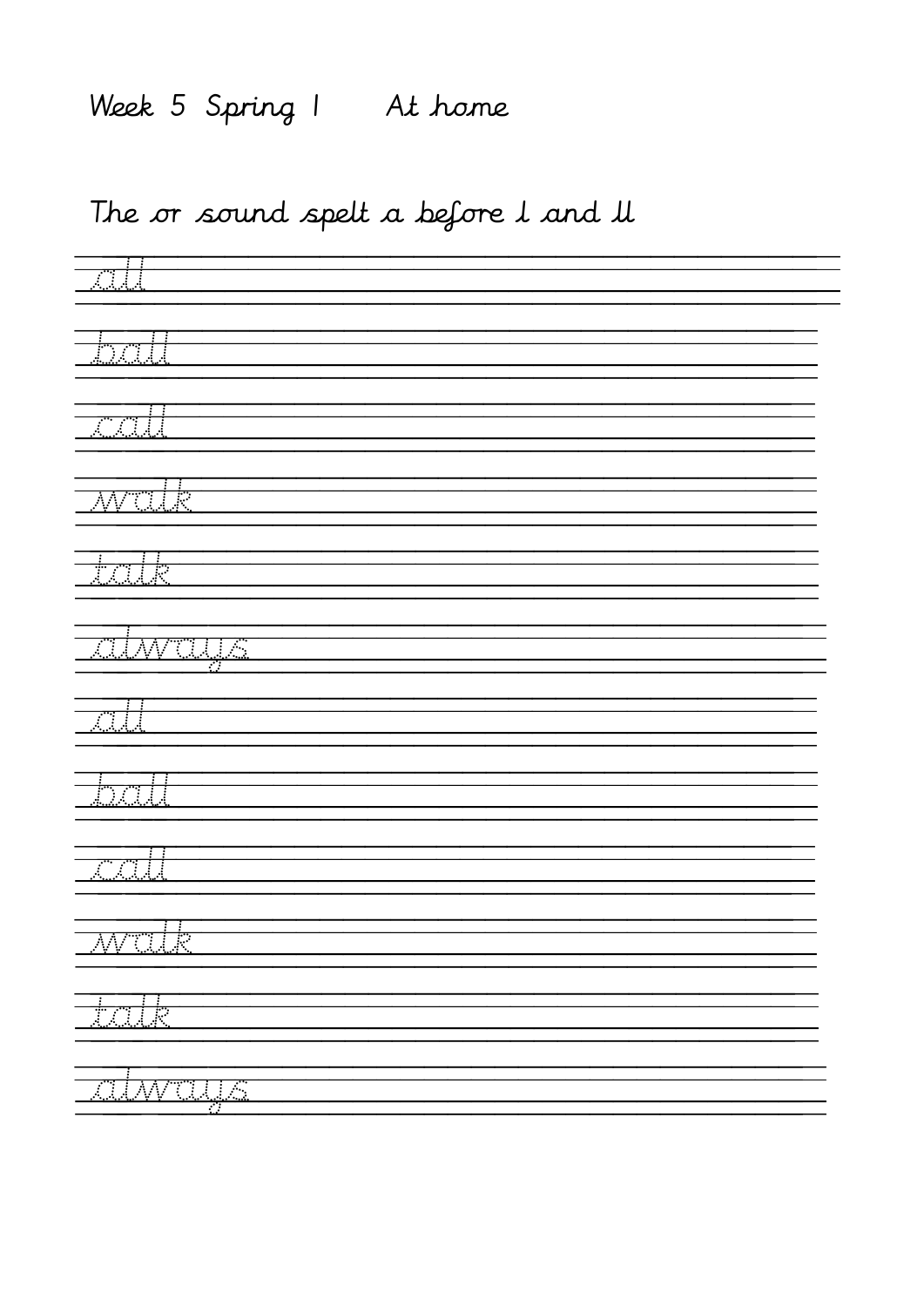## Week 6 Spring 1 At school

#### The u sound spelt o

zthei mort TØ brother 777 ŦĄ  $\mathcal{L}^{\mathcal{A}}$ <u>mm</u> 73.73  $\mathbb{R}^2$ 1 T F morti <u>ter</u> her orofi  $\overline{\mathbb{Z}}$  $\overline{J}$ <u> Monday</u>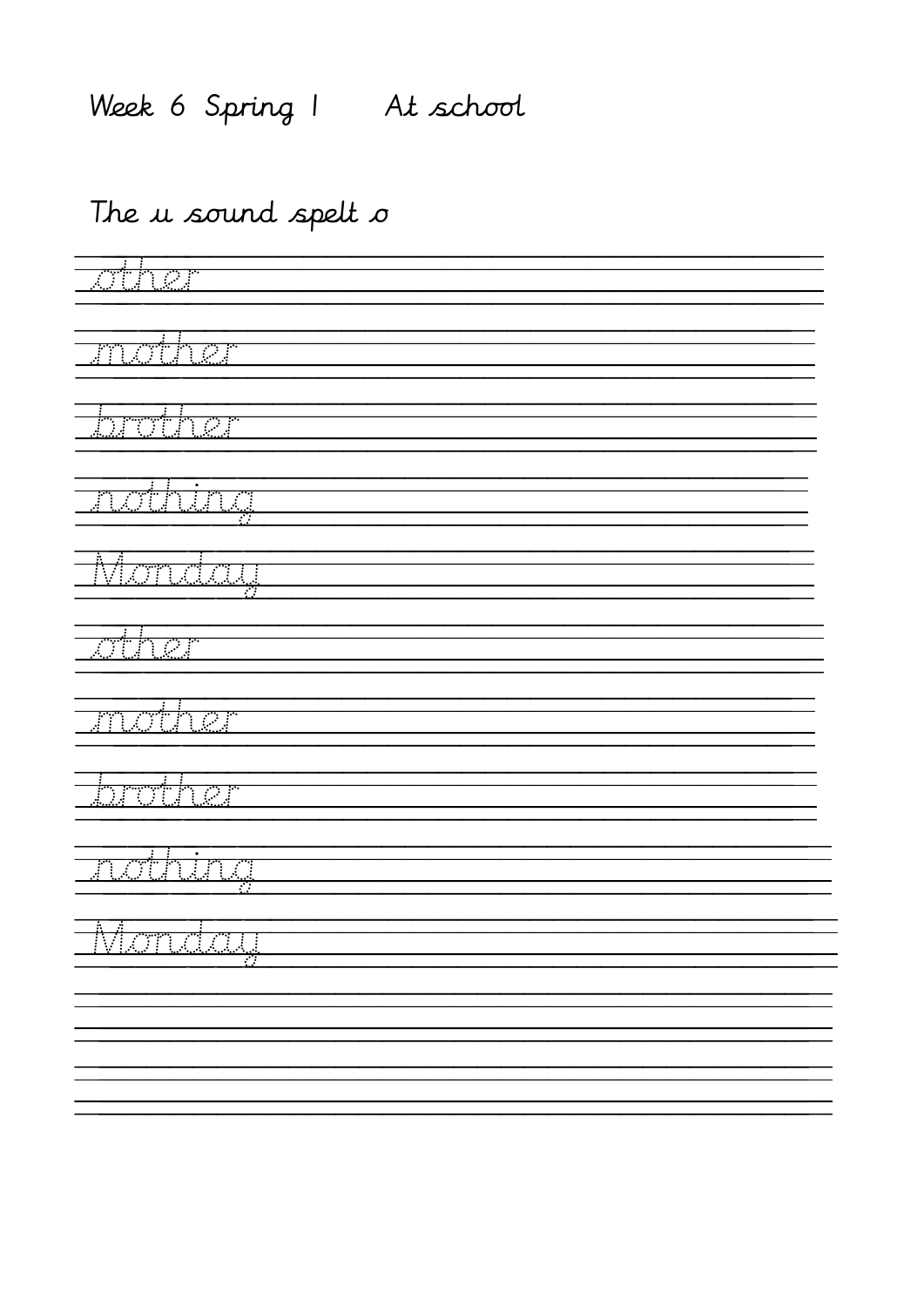# Week 6 Spring 1 At home

#### The u sound spelt o

| <u>sther</u>     |  |
|------------------|--|
| mother           |  |
| <u> Isrother</u> |  |
| <u>nothing</u>   |  |
| Monday           |  |
|                  |  |
| <u>allice</u>    |  |
| mother           |  |
| brother          |  |
| nothing<br>77    |  |
| <u>Monday</u>    |  |
|                  |  |
|                  |  |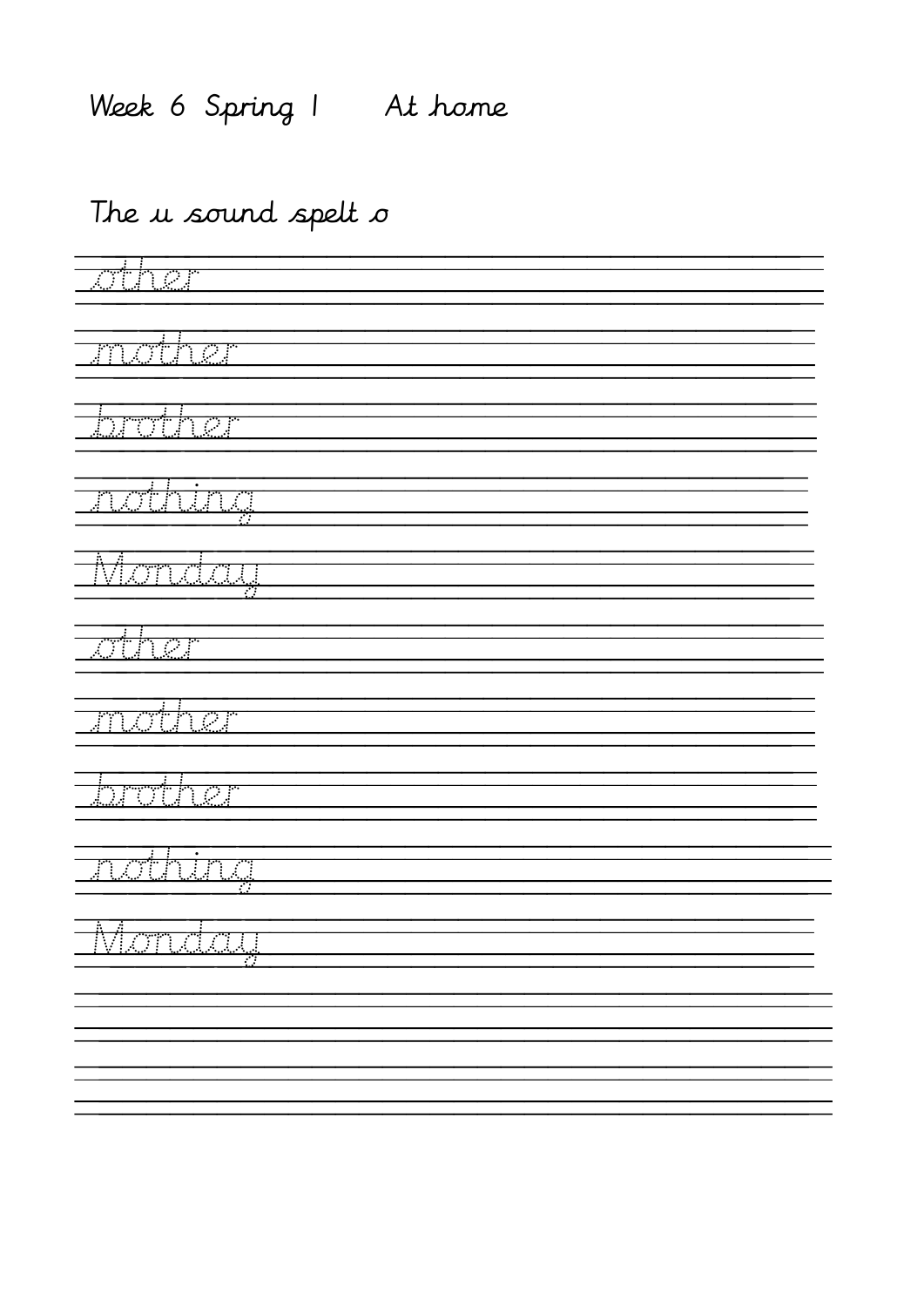# Year 3

# Handwriting booklet



Spring 2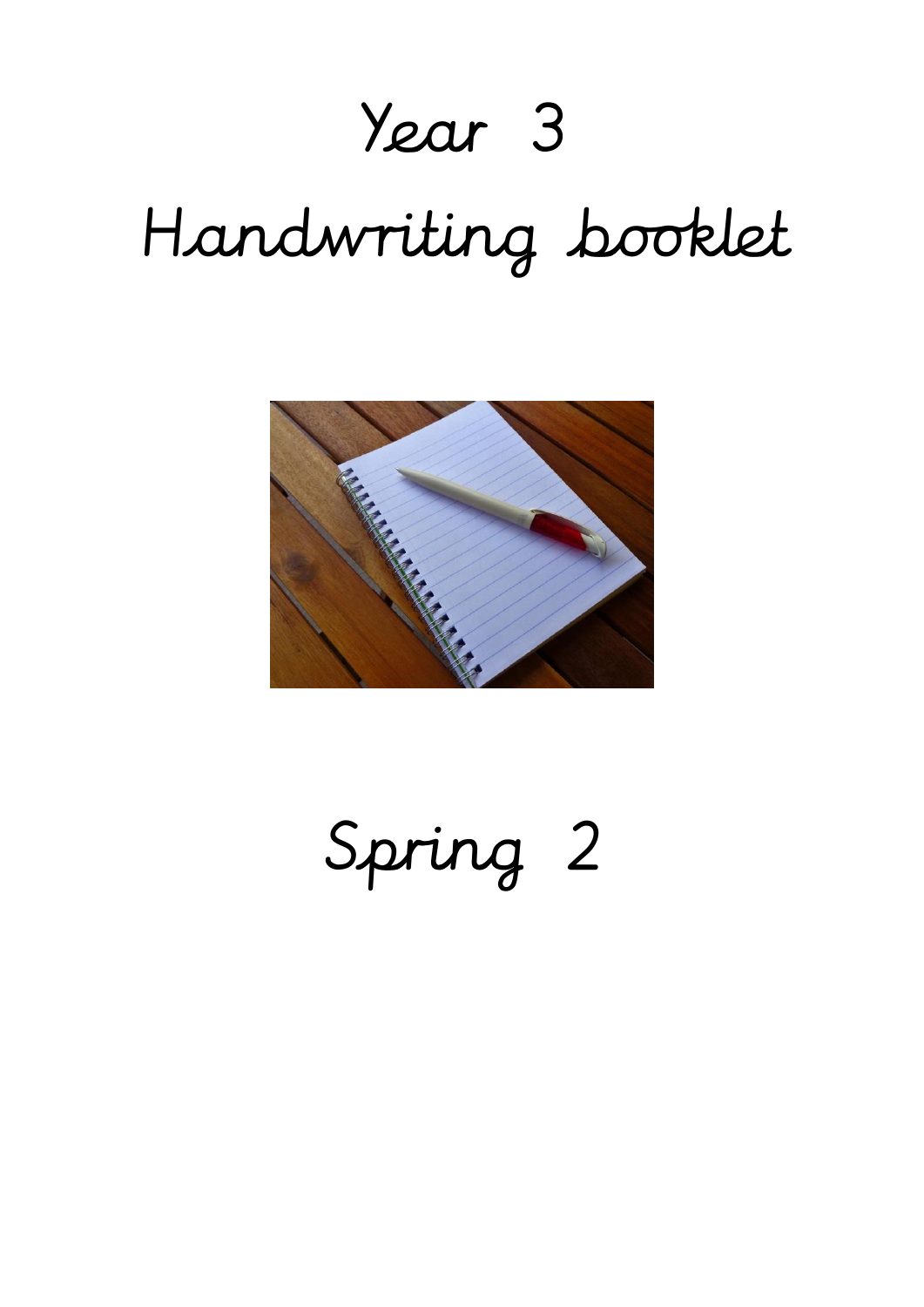# Week 1 Spring 2 At school

#### The ee sound spelt ey

| <u> ZJ.</u><br>77                                               | $\mathbb{Z} \mathbb{I}$ .<br>77 | -<br>2.月<br>77 | 77 | <u>RAIT</u><br>77 | $\overline{\mathcal{L}A}$ .<br>77 | <u> Mata</u><br>77 | <u>RAT</u><br>77 | <u>RAIR </u><br>77 | ग्र<br>77 |
|-----------------------------------------------------------------|---------------------------------|----------------|----|-------------------|-----------------------------------|--------------------|------------------|--------------------|-----------|
| 77                                                              |                                 |                |    |                   |                                   |                    |                  |                    |           |
|                                                                 | <u>zton kolu</u>                | 77             |    |                   |                                   |                    |                  |                    |           |
|                                                                 | monkeu                          | 27             |    |                   |                                   |                    |                  |                    |           |
|                                                                 | Tunneu                          | 77             |    |                   |                                   |                    |                  |                    |           |
|                                                                 | waligu<br>77                    |                |    |                   |                                   |                    |                  |                    |           |
| $\frac{1}{\mathcal{R}\mathcal{R}\mathcal{R}\mathcal{R}}$<br>- 1 |                                 |                |    |                   |                                   |                    |                  |                    |           |
|                                                                 | aankal                          | 73             |    |                   |                                   |                    |                  |                    |           |
|                                                                 | <u>monkeu</u>                   | 77             |    |                   |                                   |                    |                  |                    |           |
|                                                                 | <u>chunneu</u>                  |                |    |                   |                                   |                    |                  |                    |           |
|                                                                 | <u> xaley</u>                   |                |    |                   |                                   |                    |                  |                    |           |
|                                                                 |                                 |                |    |                   |                                   |                    |                  |                    |           |
|                                                                 |                                 |                |    |                   |                                   |                    |                  |                    |           |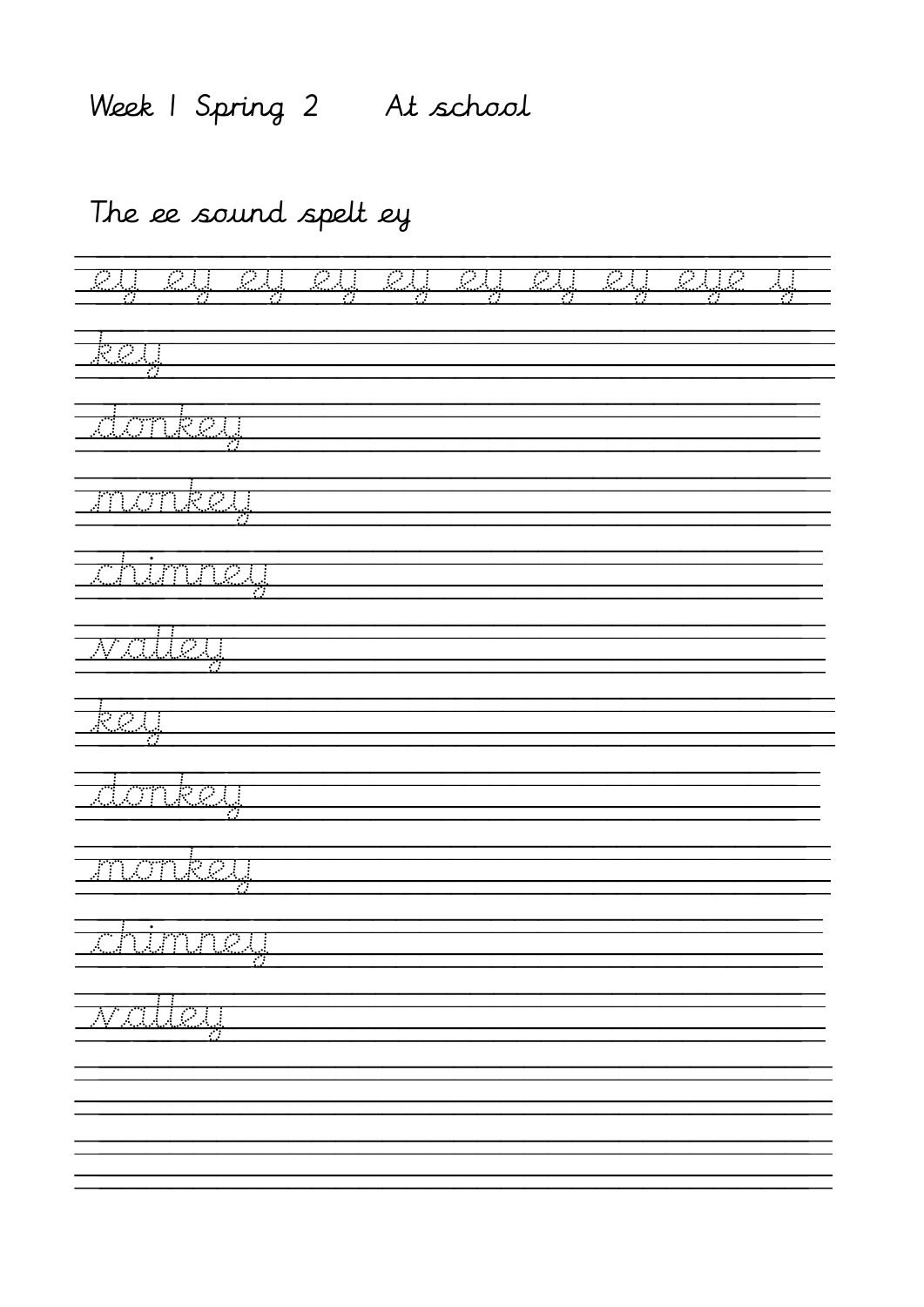# Week 1 Spring 2 At home

#### The ee sound spelt ey

| <u> 乙二</u><br>$\overline{C}$ | <u> ZUT</u><br>77 |        | <u>Rati</u> | <u>Rati</u> | <u> Ali</u> | <u>ZUT</u> | <u> ZII</u><br>77 | <u>RAIR</u> |  |
|------------------------------|-------------------|--------|-------------|-------------|-------------|------------|-------------------|-------------|--|
| keu                          |                   |        |             |             |             |            |                   |             |  |
|                              | <u>Jonkeu</u>     | 77     |             |             |             |            |                   |             |  |
|                              | monkeu            | 77     |             |             |             |            |                   |             |  |
|                              | chimney           | - 7    |             |             |             |            |                   |             |  |
|                              | ZUTI PIT<br>77    |        |             |             |             |            |                   |             |  |
| <u> Kali</u>                 | 77                |        |             |             |             |            |                   |             |  |
|                              | zioneell          | 77     |             |             |             |            |                   |             |  |
|                              | monkall           | 77     |             |             |             |            |                   |             |  |
|                              | <u>zhimney</u>    | $\sim$ |             |             |             |            |                   |             |  |
|                              | <del>muleu</del>  |        |             |             |             |            |                   |             |  |
|                              |                   |        |             |             |             |            |                   |             |  |
|                              |                   |        |             |             |             |            |                   |             |  |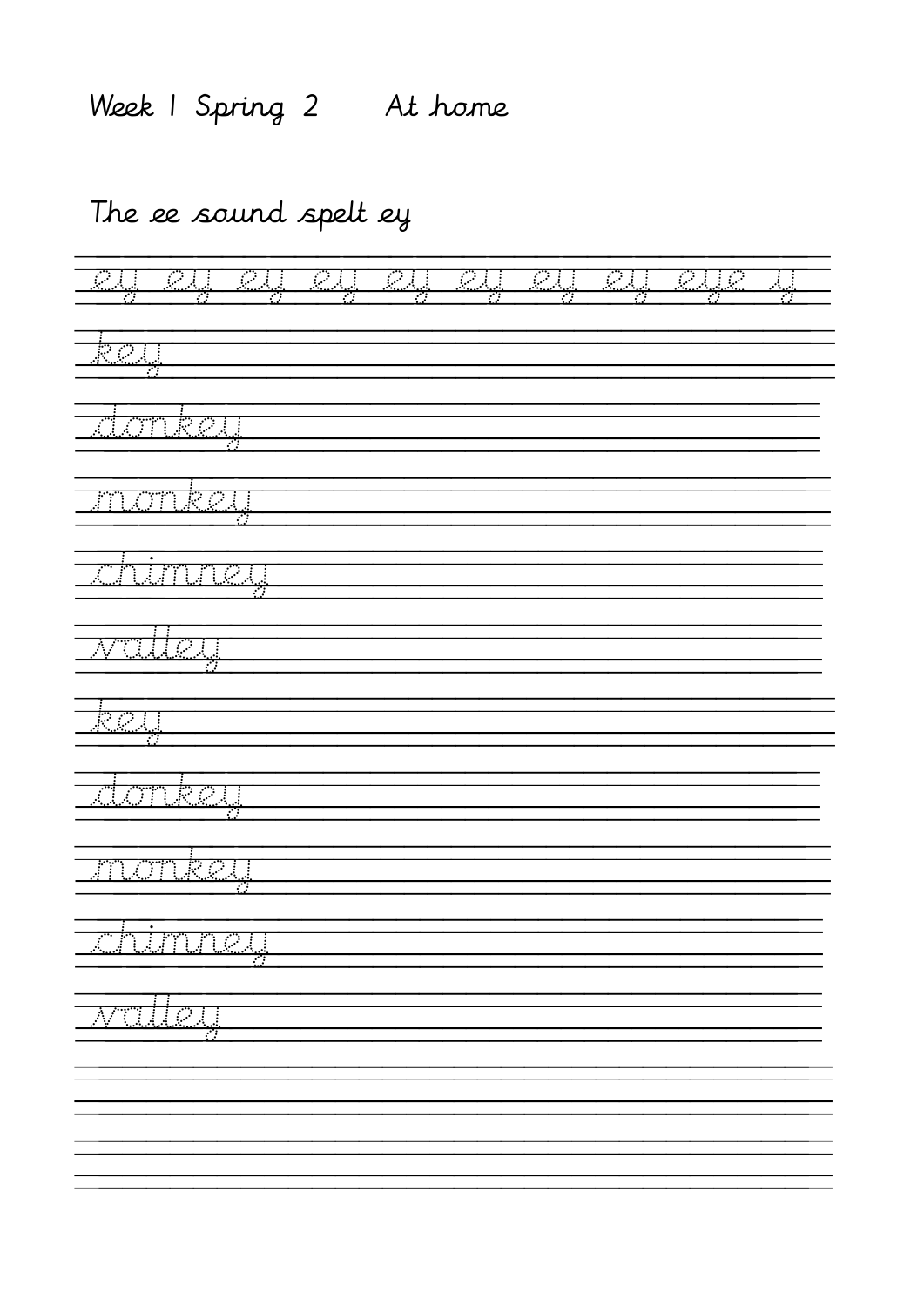# Week 2 Spring 2 At school

## The o sound spelt a after w and qu

| <u> Mant</u>   |  |
|----------------|--|
| <u>watch</u>   |  |
| <u>wander</u>  |  |
| quantity       |  |
| <u>squash</u>  |  |
| want           |  |
| watch          |  |
| Wander         |  |
| augntitu<br>77 |  |
| sauash<br>÷    |  |
|                |  |
|                |  |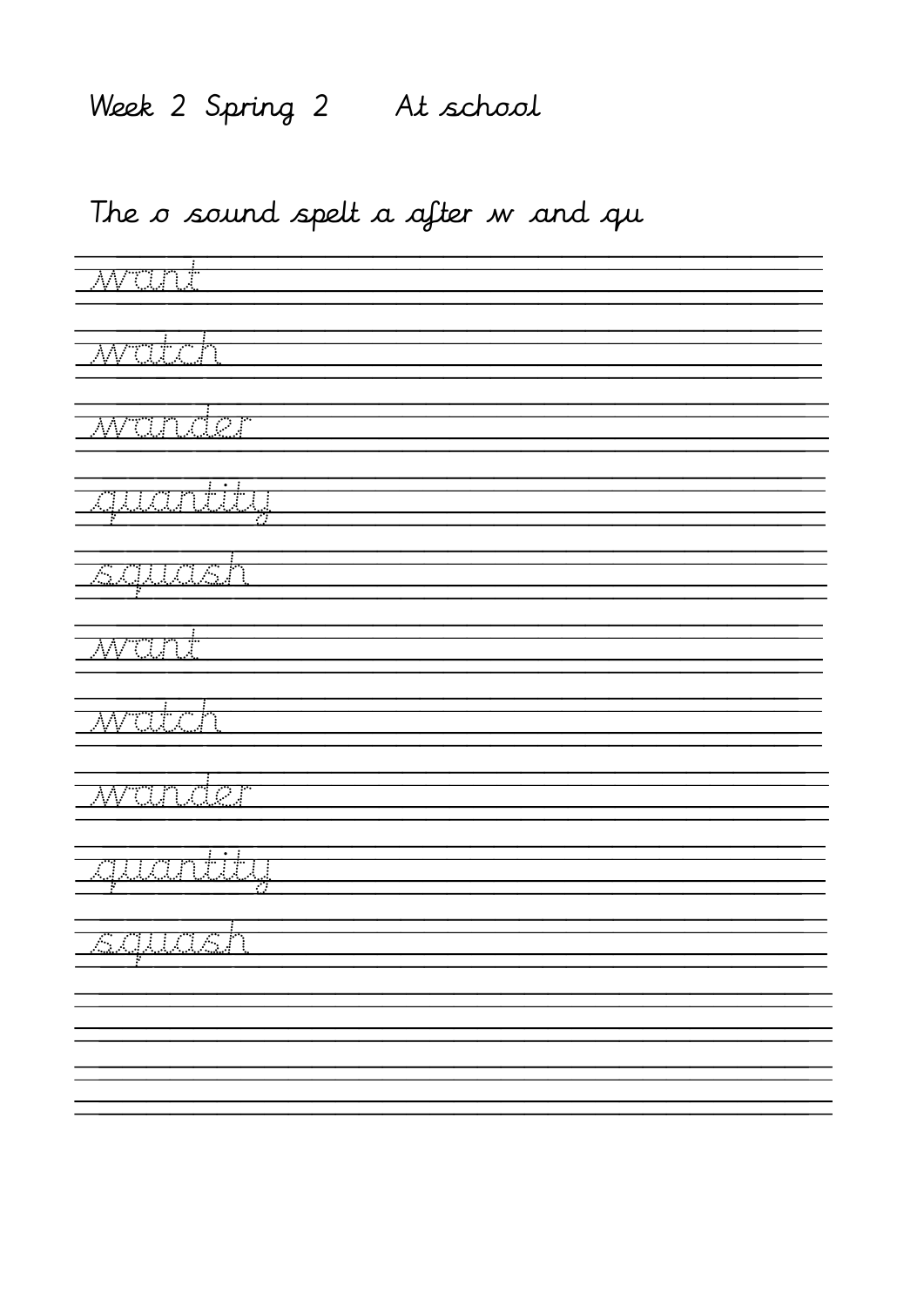## Week 2 Spring 2 At home

## The o sound spelt a after w and qu

| <u> Mant</u>   |
|----------------|
| <u>watch</u>   |
| <u>wander</u>  |
| quantity       |
| <u>squash</u>  |
| want           |
| watch          |
| Wander         |
| augntitu<br>77 |
| sauash<br>÷    |
|                |
|                |
|                |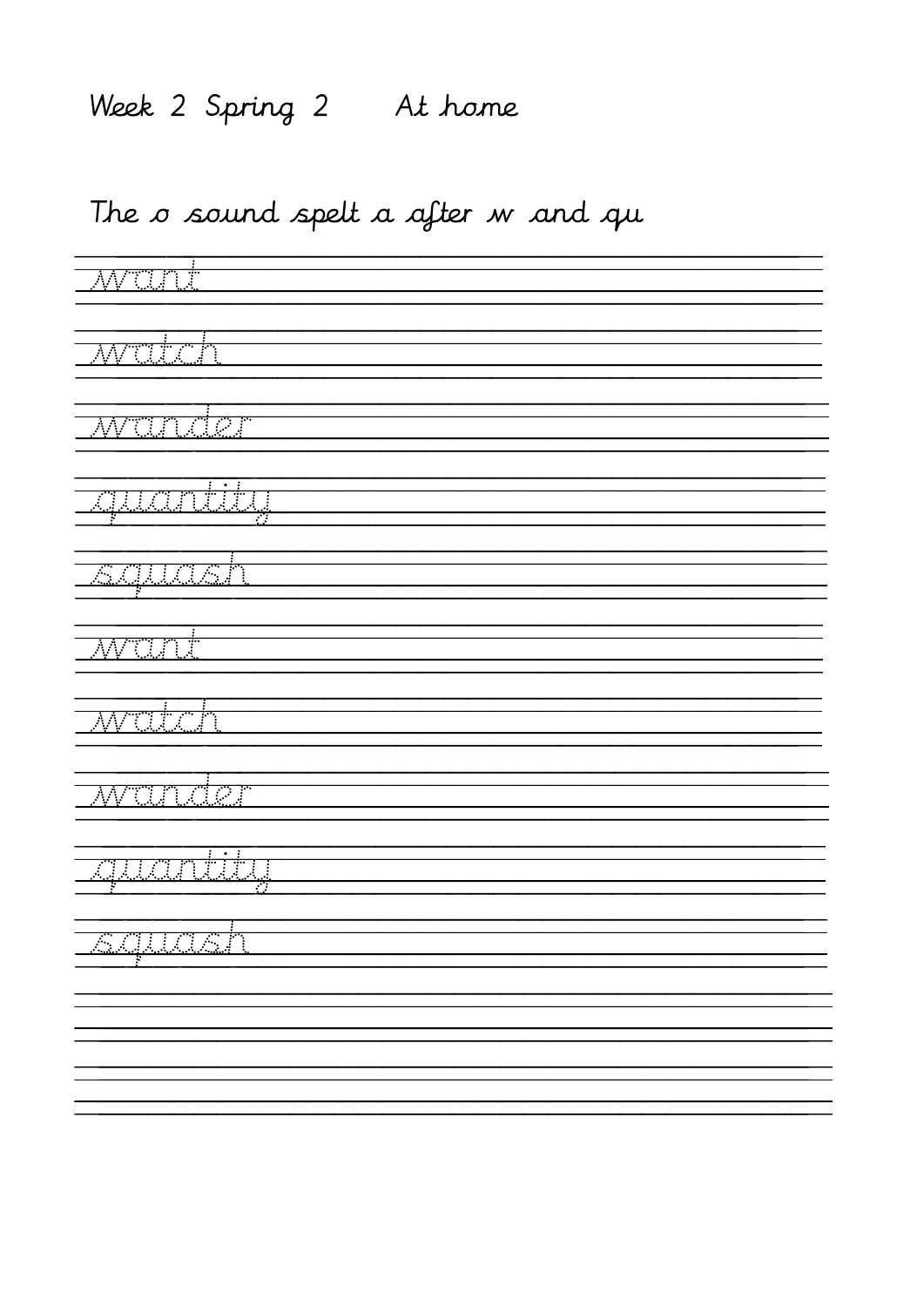# Week 3 Spring 2 At school

# The ur sound spelt or after w

| <u> Word</u> |  |
|--------------|--|
| <u>work</u>  |  |
| <b>WOTTI</b> |  |
| <u>world</u> |  |
| <u>worth</u> |  |
| <u> Word</u> |  |
| <u> Work</u> |  |
| <b>WOTTI</b> |  |
| <u>word</u>  |  |
| worth        |  |
|              |  |
|              |  |
|              |  |
|              |  |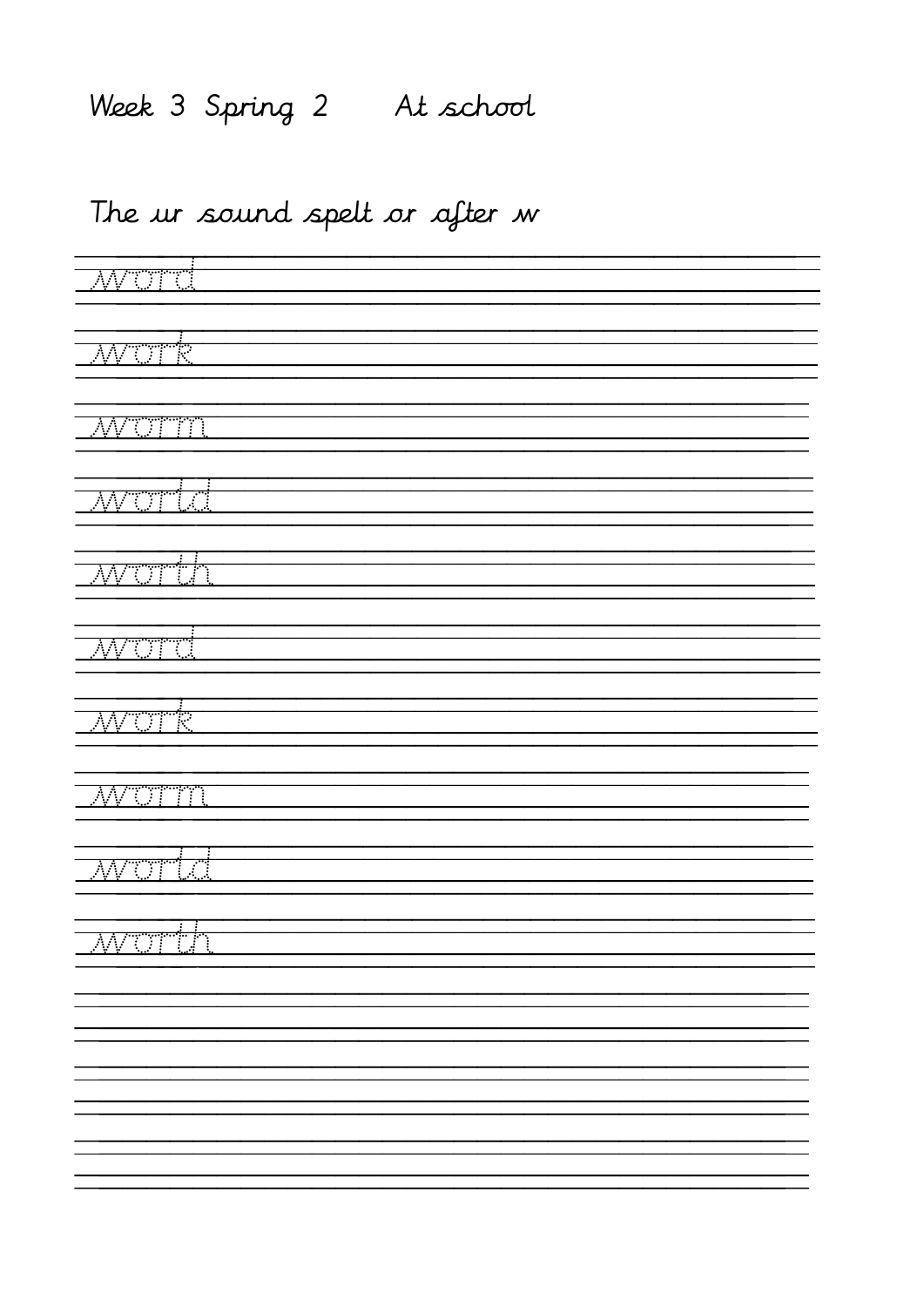# Week 3 Spring 2 At home

## The ur sound spelt or after w

| <u> Word</u>  |  |
|---------------|--|
| <u>work</u>   |  |
| <b>WOTTE</b>  |  |
| <u>world</u>  |  |
| <b>worth</b>  |  |
| <b>MOTO</b>   |  |
| <u>work</u>   |  |
| <b>WOTTIT</b> |  |
| <u> World</u> |  |
| worth         |  |
|               |  |
|               |  |
|               |  |
|               |  |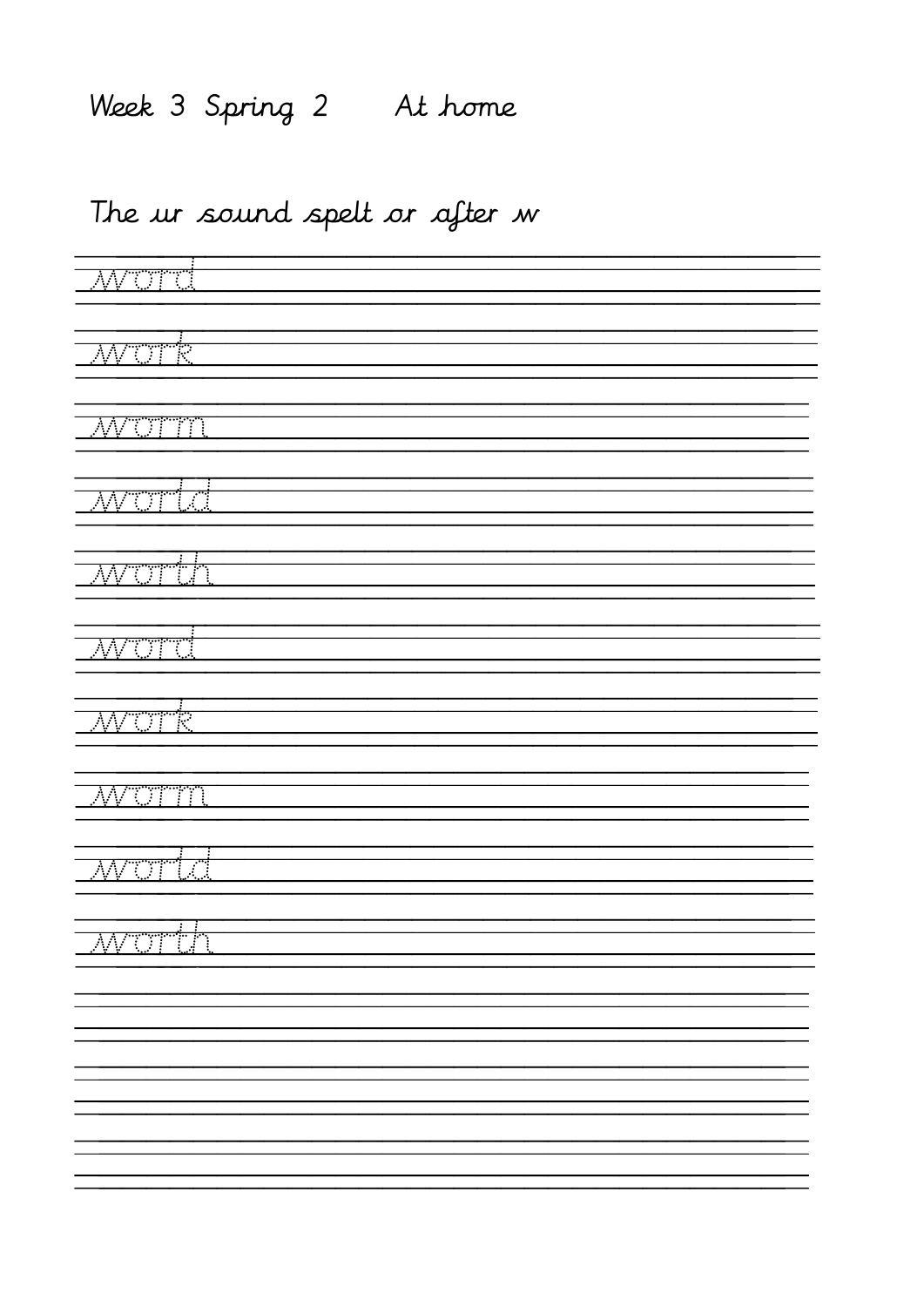Week 4 Spring 2 At school

#### The sh sound spelt s

television

treasure

usual

television

treasure

usual

television

treasure

usual

 $\frac{1}{\sqrt{2}}$ 

 $\overline{a}$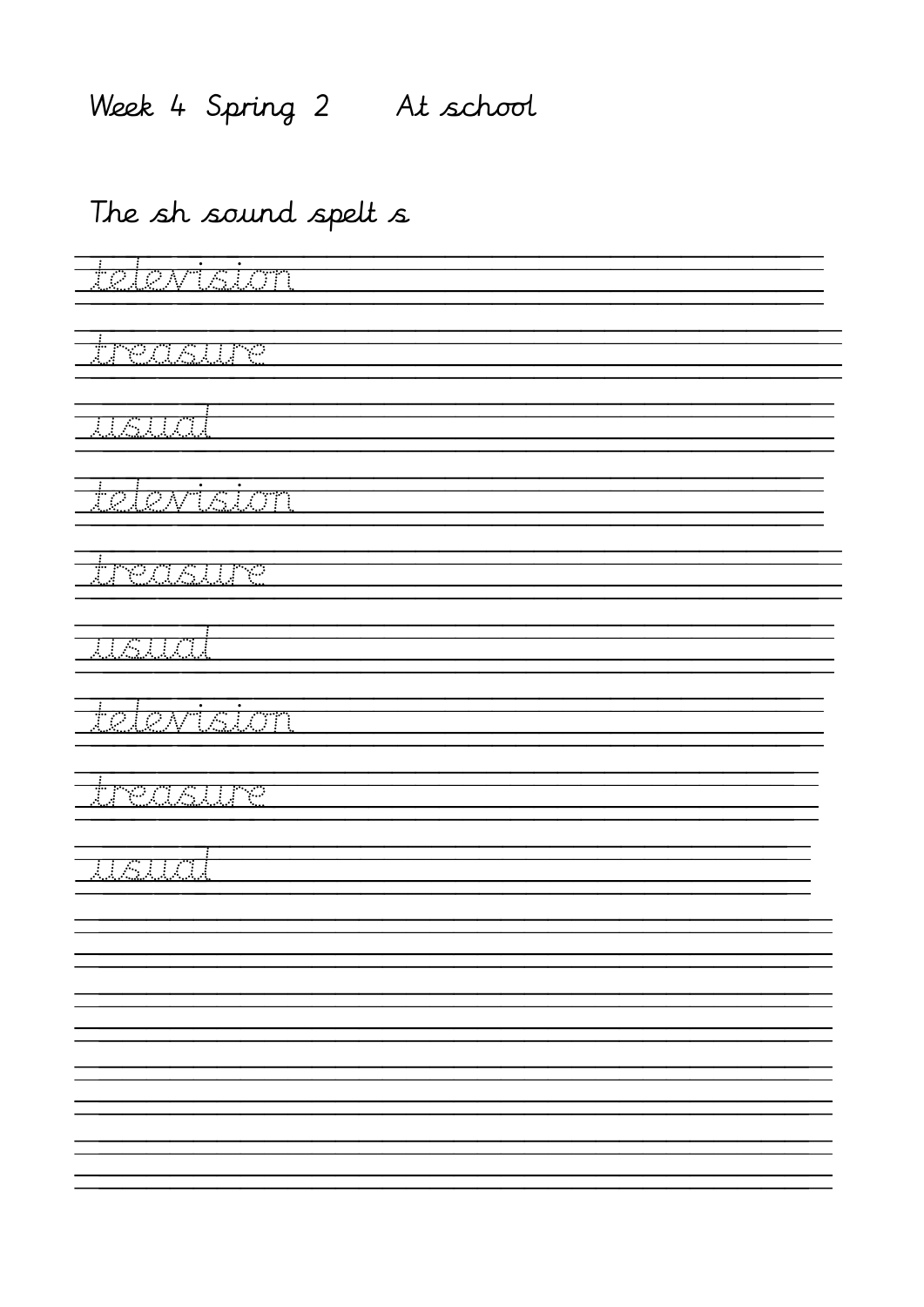Week 4 Spring 2 At home

#### The sh sound spelt s

television

treasure

usual

television

treasure

usual

television

treasure

usual

 $\frac{1}{\sqrt{2}}$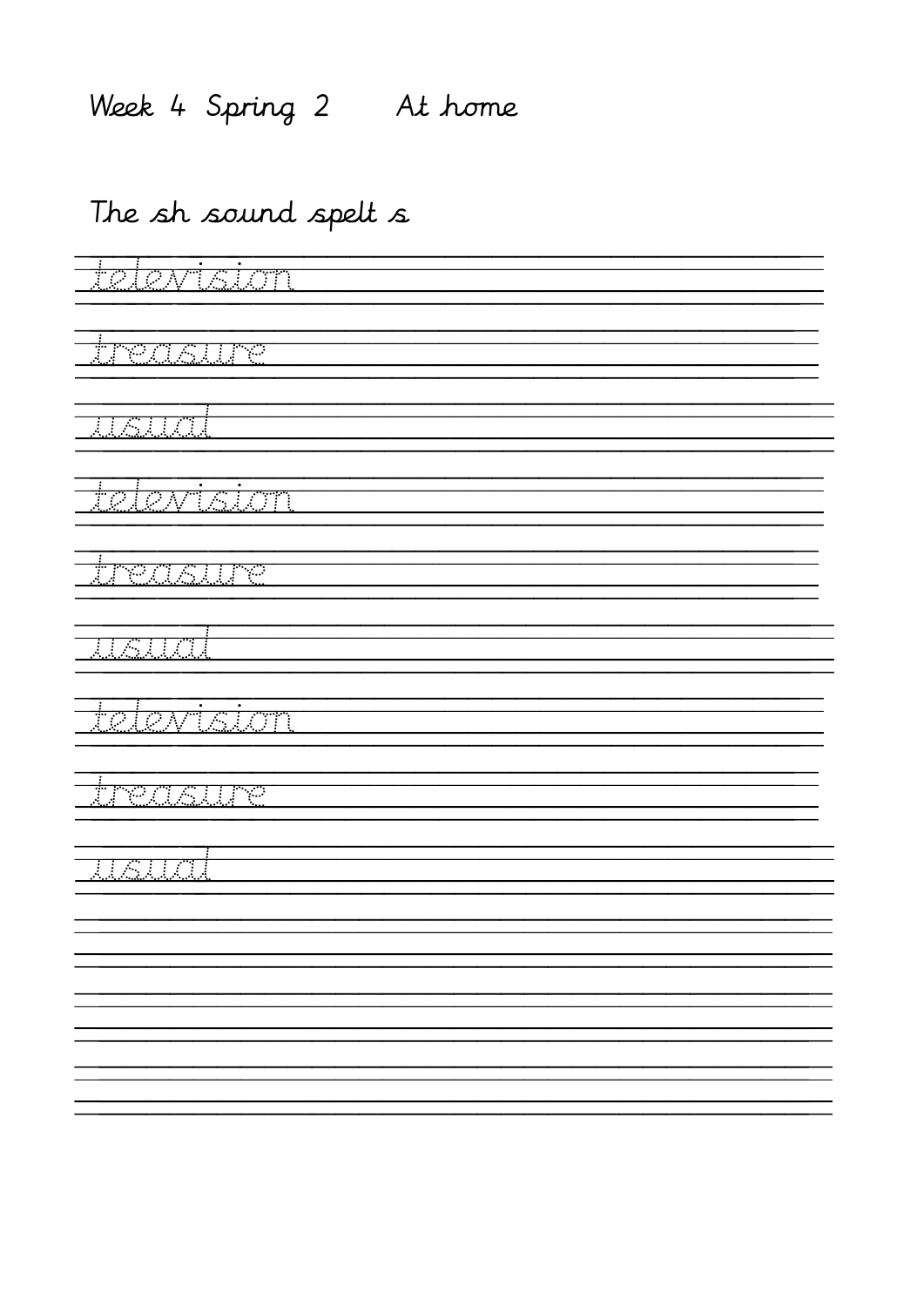#### Week 5 Spring 2 At school

#### Suffixes ment, ness, ful, less

enjoyment sadness <u>careful</u> playfull hopeless enjoyment sadness <u>care uu</u>  $\overline{\mathcal{U}}$ aya $\overline{\mathcal{U}}$ aya <u>hopeless</u>  $\frac{1}{\sqrt{2}}$   $\overline{a}$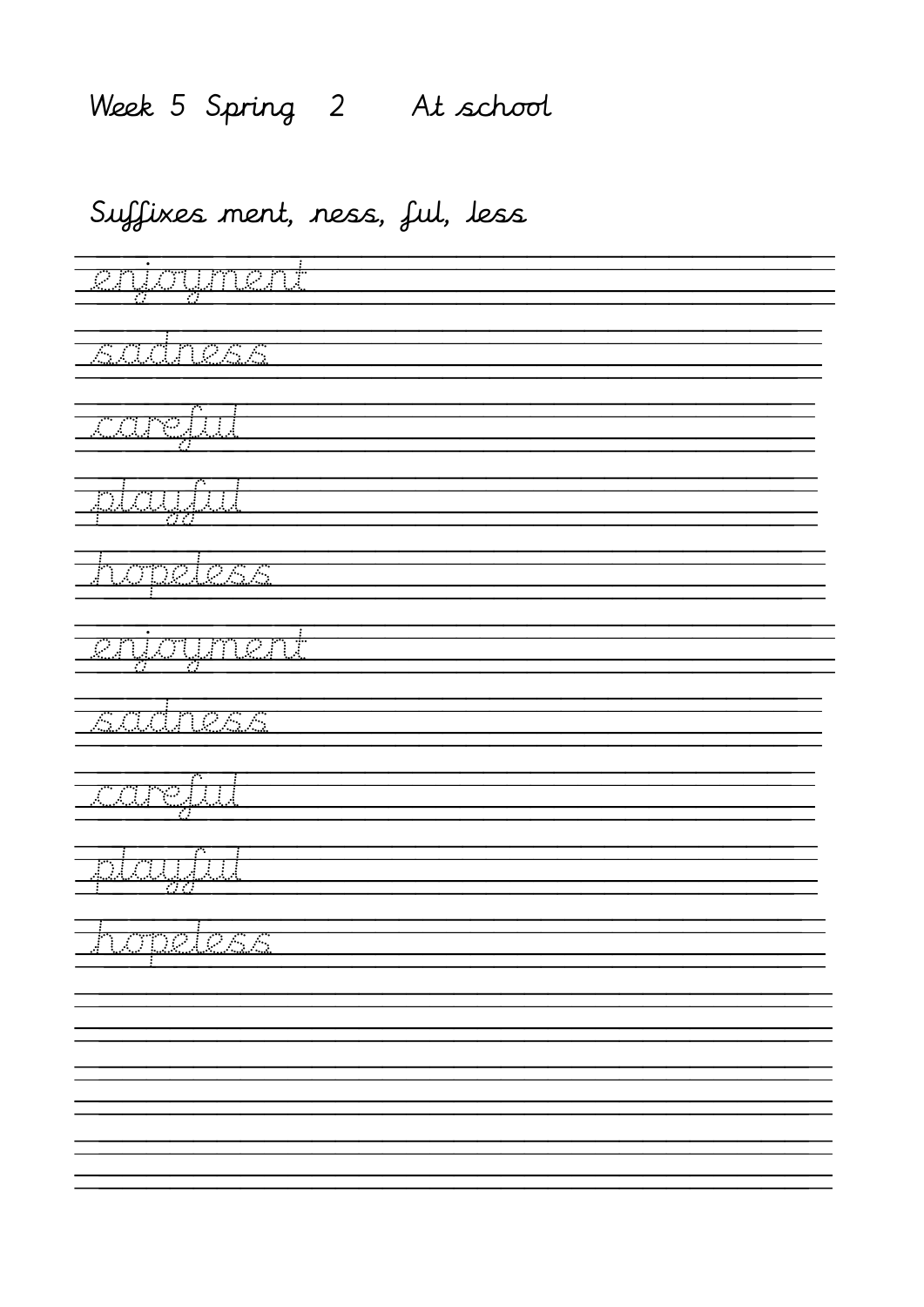Week 5 Spring 2 At home

#### Suffixes ment, ness, ful, less

enjoyment sadness <u>caretul</u> playful hopeless: enjoyment sadness <u>care lui</u> playful hopeless  $\frac{1}{\sqrt{2}}$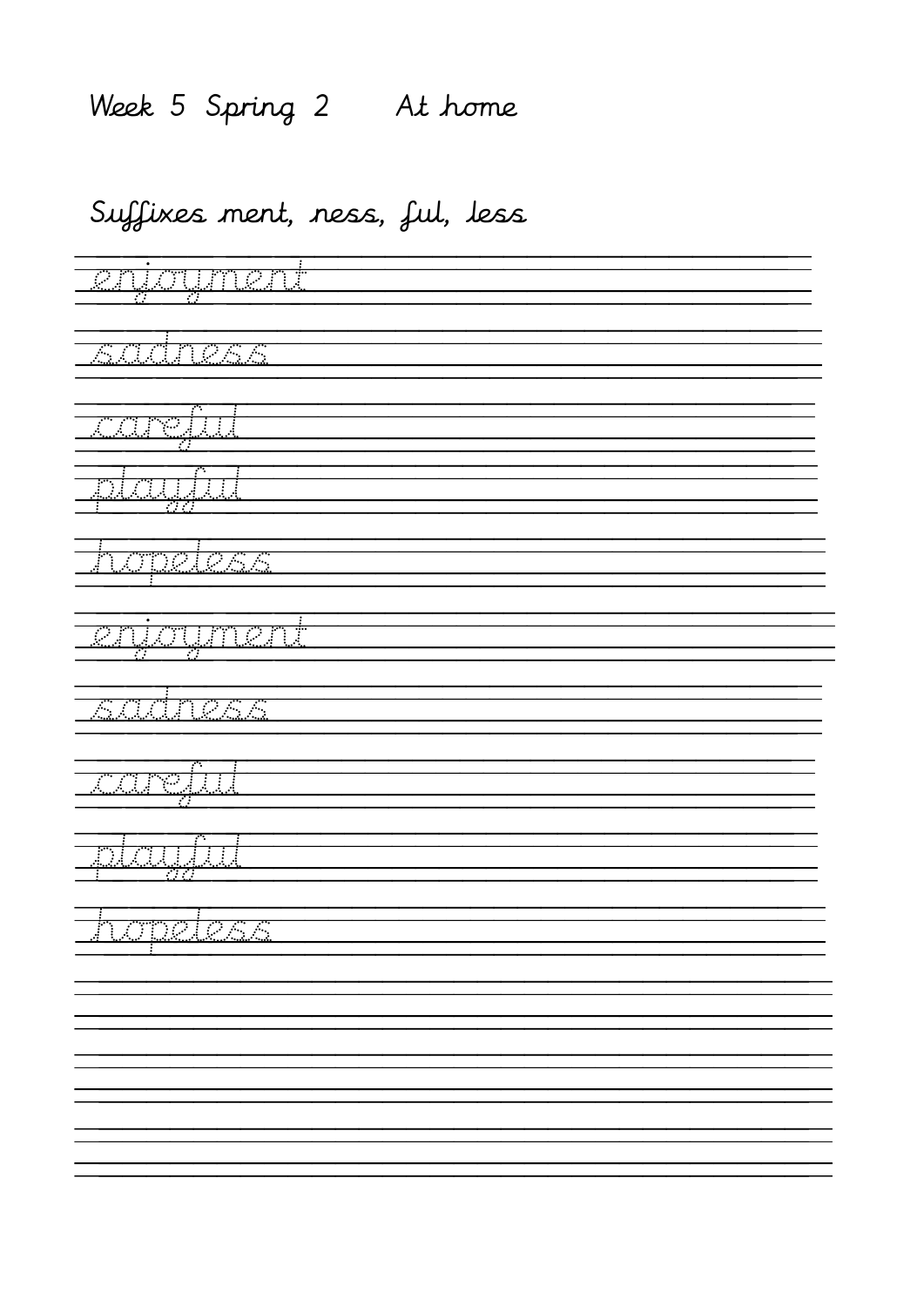# Week 6 Spring 2 At school

## Words ending in tion

| <u> Tababian</u> |
|------------------|
| <u>Judion</u>    |
|                  |
| <u>motion</u>    |
| national         |
|                  |
| <u>section</u>   |
| <u>Tstation</u>  |
|                  |
| Judion           |
| <u> Trustium</u> |
|                  |
| <u>Trational</u> |
| <u> Escobon</u>  |
|                  |
|                  |
|                  |
|                  |
|                  |
|                  |